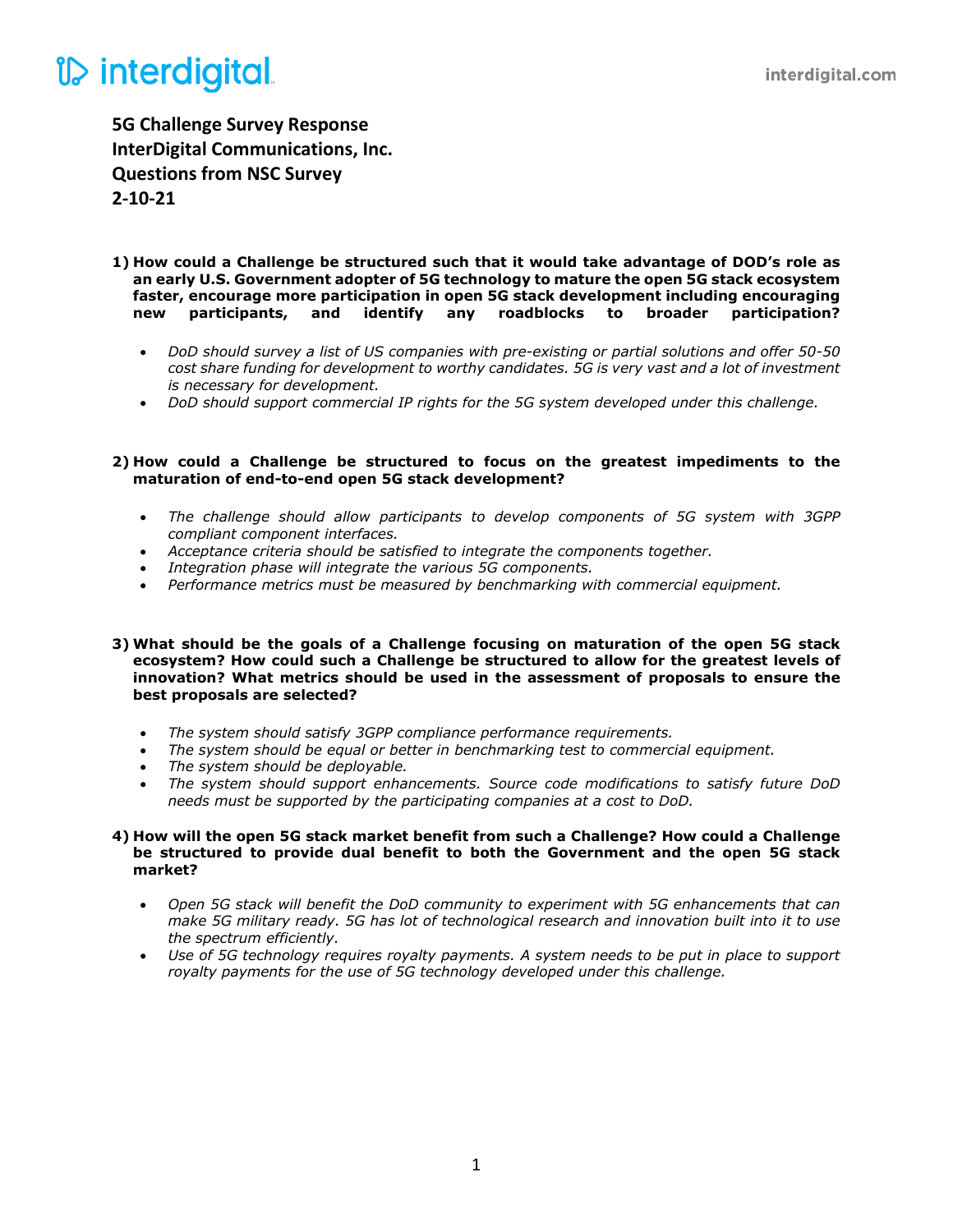## *V* interdigital

- **5) What are the incentives in open 5G stack ecosystem development that would maximize cooperation and collaboration, promote interoperability amongst varied open 5G stack components developed by different participants, and mature desired featured sets faster with greater stability?**
	- *Well defined, 3GPP based component interfaces.*
	- *Periodic unit level integration and testing*
	- *Periodic system level integration and testing*
	- *Acceptance test and requirements*
	- *Benchmarking with commercial equipment*

## **6) Could a Challenge be designed that addresses the issues raised in previous questions and also includes test and evaluation of the security of the components?**

• *Yes. Cybersecurity test should be part of the acceptance tests.*

## **7) Could a Challenge be designed that would require participants to leverage software bill of materials design principles in the development of components for an open 5G stack?**

• *Software development is often outsourced. Sufficient traceability of code contributors, software verification and security tests by a trusted test house are essential to support zero trust solution. If participants can demonstrate trust of the solution, then a bill of materials design principle can be used.*

#### **8) Many open 5G stack organizations have developed partial implementations for different aspects of an open 5G stack. What portions of the open 5G stack has your organization successfully developed with working code? What portions of the open 5G stack does your organization believe can be developed quickly (6 months or less)? What development support would best enable test and evaluation of the different elements of an open 5G stack?**

• *InterDigital has developed 5G NR PHY solution that supports both FR1 and FR2 bands. InterDigital PHY has been deployed in NSF PAWR platforms. InterDigital also brings a US based partners 5G Stack and jointly provide an end 2 end 5G Platform that can support both – 3GPP compliant implementation and enhancements tailored to DoD needs.*

## **9) What 5G enabling features should be highlighted in the Challenge, such as software defined networking, network slicing, network function virtualization, radio access network intelligent controller, radio access network virtualization?**

- *O-RAN (Open-RAN) and SCF (Small Cell Forum) interface compliance*
- *O-RAN components such as RAN intelligent controllers (both near-real time and non-real time)*
- *SDN, Network Slicing, NFV*

## **10)What software and hardware infrastructure will be needed to successfully execute this Challenge?**

- *Frequency band allocation for system operation*
- *Fielding location for testbed deployment and experimentation*
- *Power supply at cell towers*
- *Backhaul links from gNB to 5G Core network. If wireless, then frequency band of operation.*
- *Cloud servers for Core, CU, DU*
- *InterDigital can bring O-RAN compliant RU for sub 6 GHz and mmWave operation.*